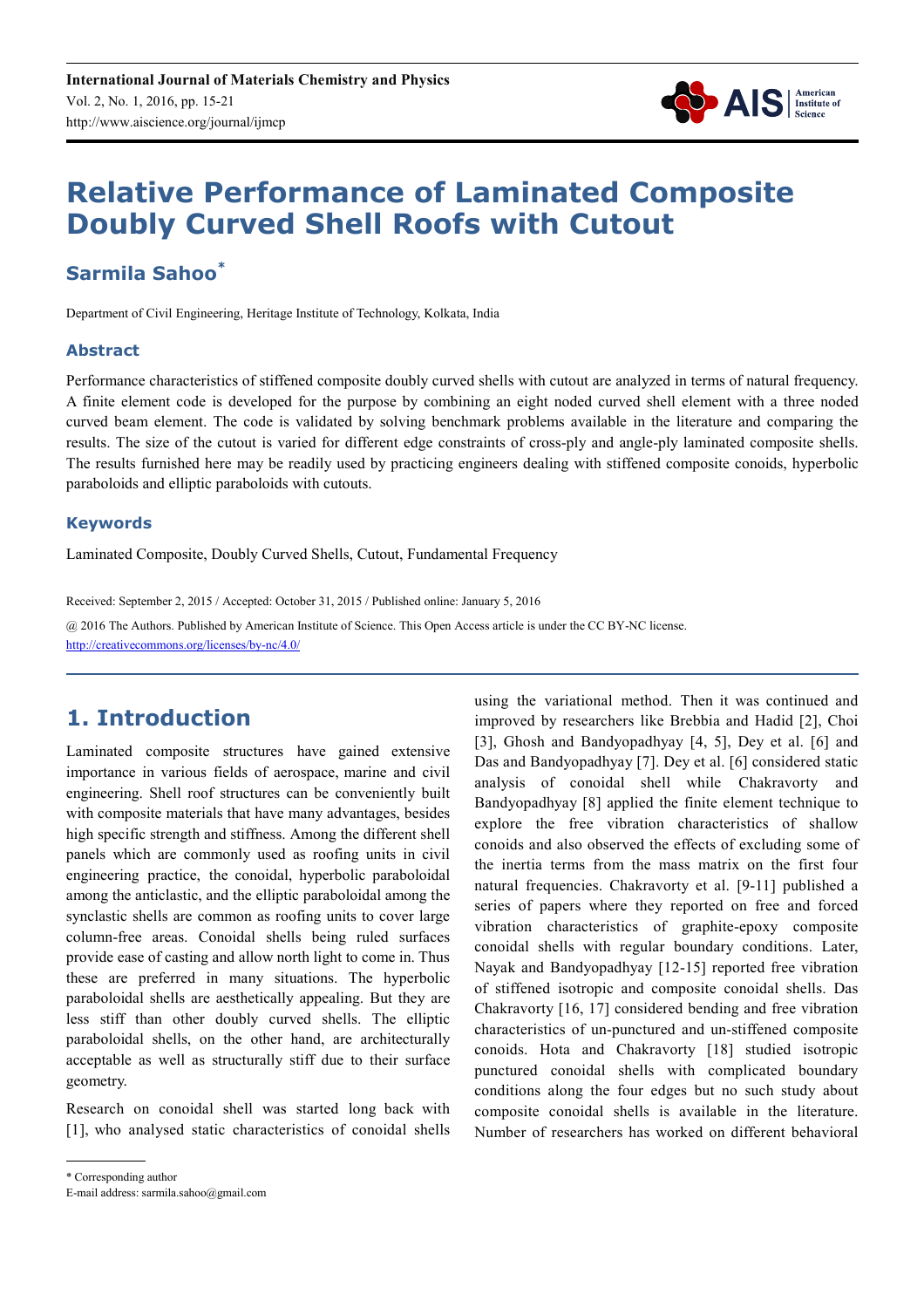aspects of laminated doubly curved shells. Pradyumna and Bandyopadhyay [19, 20] reported static, dynamic and instability behaviour of laminated doubly curved shells. Application of doubly curved shells in structures often necessitates provision of cutouts for the passage of light, service lines and also sometimes for alteration of the resonant frequency. The free vibration of composite as well as isotropic plate with cutout was studied by different researchers from time to time. Shells of double curvature have the ability to span over relatively large distances without the need of intermediate supports in comparison with flat plates and cylindrical panels of the same general proportions. This aspect in particular attracts the designers to use such shell forms in places of large column free areas. Qatu et al. [21] reviewed the work done on the vibration aspects of composite shells between 2000-2009 and observed that most of the researchers dealt with closed cylindrical shells. Other shell geometries like conical shells and shallow shells on different planforms are receiving considerable attention. Recently, Kumar et al. [22-25] considered finite element formulation for shell analysis based on higher order zigzag theory. Vibration analysis of spherical shells and panels both shallow and deep has also been reported for different boundary conditions [26-29]. A complete and general view on mathematical modeling of laminated composite shells using higher order formulations has been provided in recent literature [30-32].

The review of the existing literature clearly reveals that the information available for vibration behavior of all common forms of both anticlastic and synclastic shells with cutout is far from complete. The present work is therefore aimed at investigating the relative performance in terms of free vibration characteristics of several laminated composite shell forms like conoids (Fig. 1), and hyperbolic paraboloids (Fig. 2) and elliptic paraboloids (Fig. 3) in presence of cutout by employing the finite element method based on an eight-noded isoparametric doubly curved shell element.



Fig. 1. Conoidal shell with a concentric cutout stiffened along the margins.



**Fig. 2.** Hyperbolic paraboloid shell with a concentric cutout stiffened along the margins.



**Fig. 3.** Elliptic paraboloidal shell with a concentric cutout stiffened along the margins.

### **2. Formulation**

A laminated composite shell of uniform thickness *h* is considered. Keeping the total thickness same, the thickness may consist of any number of thin laminae each of which may be arbitrarily oriented at an angle  $\theta$  with reference to the *X*-axis of the co-ordinate system. The constitutive equations for the shell are given by

$$
\{F\}=[E]\{\varepsilon\}\tag{1}
$$

 $\text{where, }\left\{F\right\} = \begin{cases} N_{\scriptscriptstyle x}, & N_{\scriptscriptstyle y}, & N_{\scriptscriptstyle xy}, & M_{\scriptscriptstyle x}, & M_{\scriptscriptstyle y}, & M_{\scriptscriptstyle xy}, & Q_{\scriptscriptstyle x}, & Q_{\scriptscriptstyle y} \end{cases}^T,$  $\theta$  $\theta$  $|0|$   $|0|$  $\begin{bmatrix} A & B & 0 \end{bmatrix}$  $[E] = |[B] [D] [0],$  $\begin{bmatrix} 0 & 0 & [s] \end{bmatrix}$  $A \mid B \mid$  $E = ||B|| ||D||$ *S* ,  $\{\varepsilon\} = \{\varepsilon_x^0, \varepsilon_y^0, \gamma_{xy}^0, k_x, k_y, k_{yy}, \gamma_{xz}^0, \gamma_{yz}^0\}^T.$ 

The force and moment resultants are expressed as

$$
\begin{aligned}\n&\left\{N_x, N_y, N_{xy}, M_x, M_y, M_{xy}, Q_z, Q_y\right\}^T \\
&= \int_{-h/2}^{h/2} \left\{\sigma_x, \sigma_y, \tau_{xy}, \sigma_z z, \sigma_y z, \tau_{xy}, Z, \tau_{xz}, \tau_{yz}\right\}^T dz\n\end{aligned}
$$
(2)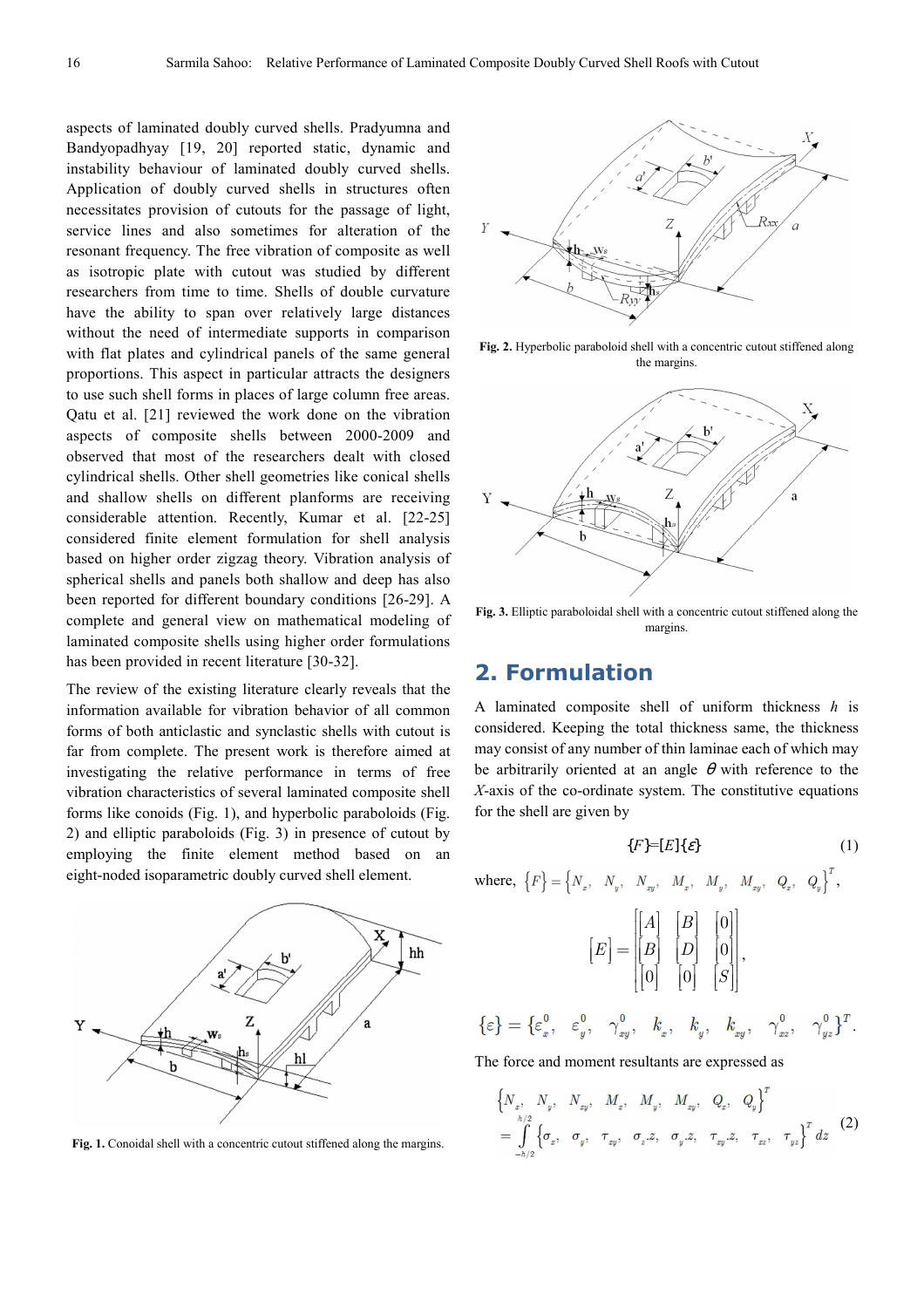The submatrices [*A*], [*B*], [*D*] and [*S*] of the elasticity matrix [*E*] are functions of Young's moduli, shear moduli and the Poisson's ratio of the laminates. They also depend on the angle which the individual lamina of a laminate makes with the global *X*-axis. The detailed expressions of the elements of the elasticity matrix are available in several references. The strain-displacement relations on the basis of improved first order approximation theory for thin shell are established as

$$
\begin{aligned}\n\left\{\varepsilon_x, \varepsilon_y, \gamma_{xy}, \gamma_{xz}, \gamma_{yz}\right\}^T \\
= \left\{\varepsilon_x^0, \varepsilon_y^0, \gamma_{xy}^0, \gamma_{xz}^0, \gamma_{yz}^0\right\}^T \\
+ z \left\{k_x, k_y, k_{xy}, k_{xz}, k_{yz}\right\}^T\n\end{aligned} \tag{3}
$$

where, the first vector is the mid-surface strain for a shell and the second vector is the curvature.

An eight-noded curved quadratic isoparametric finite element is used for shell analysis. The five degrees of freedom taken into consideration at each node are  $u$ ,  $v$ ,  $w$ ,  $\alpha$ ,  $\beta$ . The following expressions establish the relations between the displacement at any point with respect to the co-ordinates  $\xi$  and  $\eta$  and the nodal degrees of freedom.

$$
u = \sum_{i=1}^{8} N_i u_i \quad v = \sum_{i=1}^{8} N_i v_i \quad w = \sum_{i=1}^{8} N_i w_i \quad \alpha = \sum_{i=1}^{8} N_i \alpha_i
$$
\n
$$
\beta = \sum_{i=1}^{8} N_i \beta_i \tag{4}
$$

where the shape functions derived from a cubic interpolation polynomial are:

$$
N_i = (1 + \xi \xi_i)(1 + \eta \eta_i)(\xi \xi_i + \eta \eta_i - 1)/4
$$
, for  $i = 1, 2, 3, 4$   

$$
N_i = (1 + \xi \xi_i)(1 - \eta^2)/2
$$
, for  $i = 5, 7$   

$$
Ni = (1 + \eta \eta_i)(1 - \xi^2)/2
$$
, for  $i = 6, 8$ 

The generalized displacement vector of an element is expressed in terms of the shape functions and nodal degrees of freedom as:

$$
\begin{bmatrix} u \end{bmatrix} = \begin{bmatrix} N \end{bmatrix} \begin{Bmatrix} d_e \end{Bmatrix}
$$
\n
$$
\text{i.e., } \{u\} = \begin{bmatrix} u \\ v \\ w \\ \alpha \\ \beta \end{bmatrix} = \sum_{i=1}^{8} \begin{bmatrix} N_i & & & \\ & N_i & & \\ & & N_i & \\ & & & N_i & \\ & & & N_i & \\ & & & & N_i \end{bmatrix} \begin{bmatrix} u_i \\ v_i \\ v_i \\ u_i \\ \beta_i \end{bmatrix}
$$

The strain-displacement relation is given by

$$
\{\varepsilon\} = [B] \{d_e\},\tag{6}
$$

$$
\text{where } [B] = \sum_{i=1}^{8} \begin{bmatrix} N_{i,x} & 0 & 0 & 0 & 0 \\ 0 & N_{i,y} & -\frac{N_i}{R_y} & 0 & 0 \\ N_{i,y} & N_{i,x} & 0 & 0 & 0 \\ 0 & 0 & 0 & N_{i,x} & 0 \\ 0 & 0 & 0 & 0 & N_{i,y} \\ 0 & 0 & 0 & N_{i,y} & N_{i,x} \\ 0 & 0 & N_{i,x} & N_i & 0 \\ 0 & 0 & N_{i,y} & 0 & N_i \end{bmatrix}
$$

The element stiffness matrix is

$$
\left[K_e\right] = \iint \left[B\right]^T \left[E\right] \left[B\right] dx dy \tag{7}
$$

The element mass matrix is obtained from the integral

$$
[M_e] = \iiint [N]^T [P][N] dx dy,
$$
 (8)

where,

$$
\begin{aligned} \left[N\right] = \sum_{i=1}^{8} \begin{bmatrix} N_i & 0 & 0 & 0 & 0 \\ 0 & N_i & 0 & 0 & 0 \\ 0 & 0 & N_i & 0 & 0 \\ 0 & 0 & 0 & N_i & 0 \\ 0 & 0 & 0 & 0 & N_i \end{bmatrix}, \\ \left[P\right] = \sum_{i=1}^{8} \begin{bmatrix} P & 0 & 0 & 0 & 0 \\ 0 & P & 0 & 0 & 0 \\ 0 & 0 & P & 0 & 0 \\ 0 & 0 & 0 & I & 0 \\ 0 & 0 & 0 & 0 & I \end{bmatrix}, \end{aligned}
$$

in which

$$
P = \sum_{k=1}^{np} \int_{z_{k-1}}^{z_k} \rho dz \text{ and } I = \sum_{k=1}^{np} \int_{z_{k-1}}^{z_k} z \rho dz
$$

Three noded curved isoparametric beam elements are used to model the stiffeners, which are taken to run only along the boundaries of the shell elements. In the stiffener element, each node has four degrees of freedom i.e.  $u_{sx}w_{sx}$ ,  $\alpha_{sx}$  and  $\beta_{sx}$  for *X*-stiffener and  $v_{sv}$ ,  $w_{sv}$ ,  $\alpha_{sv}$  and  $\beta_{sv}$  for *Y*-stiffener. The generalized force-displacement relation of stiffeners can be expressed as:

X-stiffener: 
$$
\{F_{sx}\} = [D_{sx}]\{\varepsilon_{sx}\} = [D_{sx}][B_{sx}]\{\delta_{sx}\};
$$
 (9)

$$
\text{Y-stiffener: } \left\{ F_{\text{sy}} \right\} = \left[ D_{\text{sy}} \right] \left\{ \varepsilon_{\text{sy}} \right\} = \left[ D_{\text{sy}} \right] \left[ B_{\text{sy}} \right] \left\{ \delta_{\text{sy}} \right\} \quad (10)
$$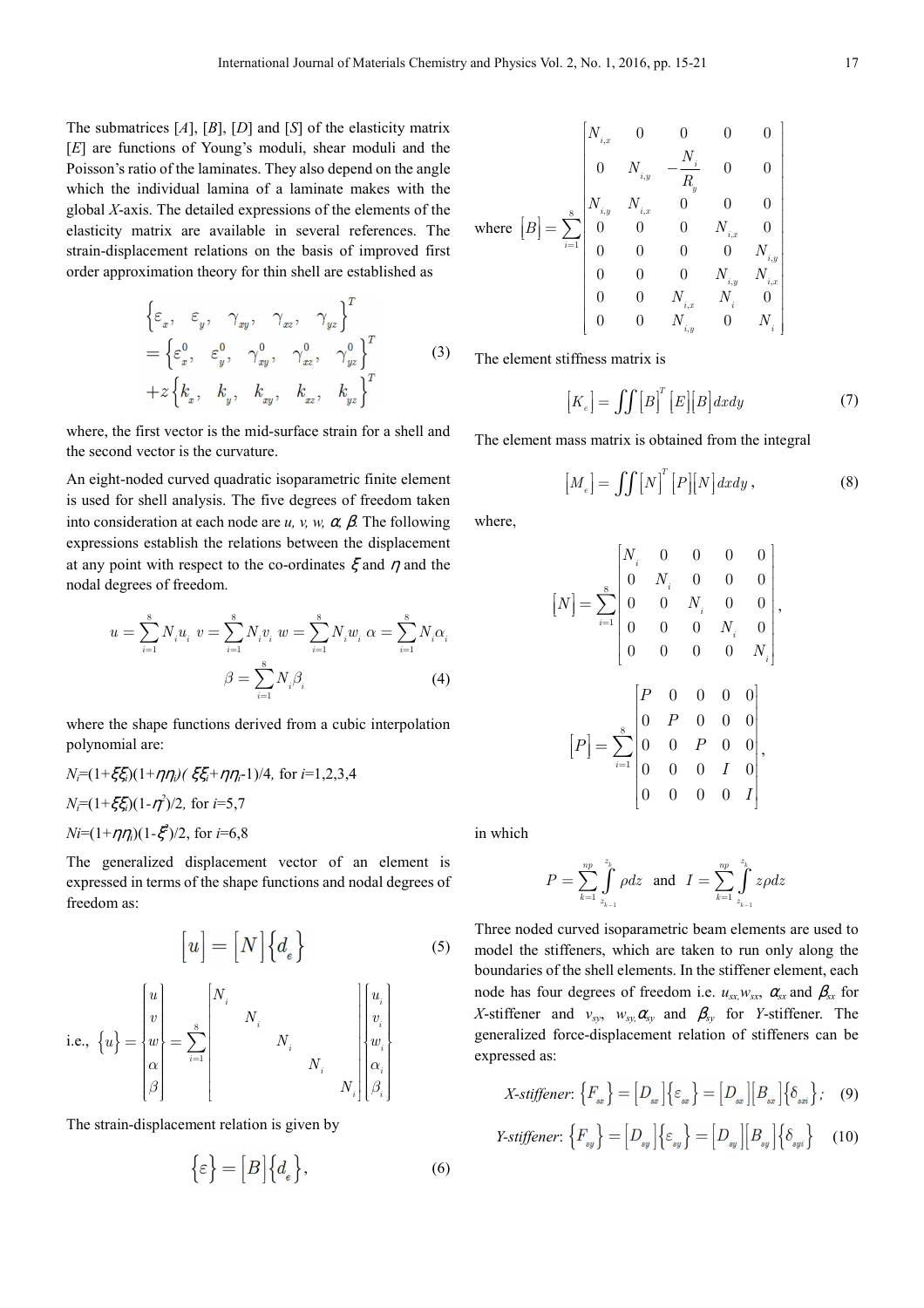$$
\begin{aligned} \text{where, } \left\{ F_{\text{sr}} \right\} &= \left[ N_{\text{src}} \quad M_{\text{src}} \quad T_{\text{src}} \quad Q_{\text{srcz}} \right]^T; \\ \left\{ \boldsymbol{\varepsilon}_{\text{sr}} \right\} &= \left[ u_{\text{sr.x}} \quad \boldsymbol{\alpha}_{\text{sr.x}} \quad \boldsymbol{\beta}_{\text{sr.x}} \quad \left( \boldsymbol{\alpha}_{\text{sr}} + w_{\text{sr.x}} \right) \right]^T \\ \text{And } \left\{ F_{\text{sy}} \right\} &= \left[ N_{\text{syy}} \quad M_{\text{syy}} \quad T_{\text{syy}} \quad Q_{\text{syyz}} \right]^T; \\ \left\{ \boldsymbol{\varepsilon}_{\text{sy}} \right\} &= \left[ v_{\text{sy.y}} \quad \boldsymbol{\beta}_{\text{syy}} \quad \boldsymbol{\alpha}_{\text{sy.y}} \quad \left( \boldsymbol{\beta}_{\text{sy}} + w_{\text{syy}} \right) \right]^T \end{aligned}
$$

The generalized displacements of the *y*-stiffener and the shell are related by the transformation matrix  $\{\delta_{\omega i}\} = [T]\{\delta\}$ where

$$
[T] = \begin{bmatrix} 1 + \frac{e}{R_y} & symmetric & & \\ 0 & 1 & & \\ 0 & 0 & 1 & \\ 0 & 0 & 0 & 1 \\ 0 & 0 & 0 & 1 \end{bmatrix}
$$

This transformation is required due to curvature of *y*-stiffener and  $\{\delta\}$  is the appropriate portion of the displacement vector of the shell excluding the displacement component along the x-axis.

Elasticity matrices are as follows:

$$
\begin{aligned} \left[D_{_{\mathrm{sr}}}\right] = &\begin{bmatrix} A_{11}b_{_{\mathrm{sr}}} & B'_{11}b_{_{\mathrm{sr}}} & B'_{12}b_{_{\mathrm{sr}}} & 0 \\ B'_{11}b_{_{\mathrm{sr}}} & D'_{11}b_{_{\mathrm{sr}}} & D'_{12}b_{_{\mathrm{sr}}} & 0 \\ B'_{12}b_{_{\mathrm{sr}}} & D'_{12}b_{_{\mathrm{sr}}} & \frac{1}{6}\big(Q_{44}+Q_{66}\big)d_{_{\mathrm{sr}}b_{_{\mathrm{sr}}}^3} & 0 \\ 0 & 0 & 0 & b_{_{\mathrm{sr}}S_{11}} \end{bmatrix} \\ \left[D_{_{\mathrm{sy}}}\right] = &\begin{bmatrix} A_{22}b_{_{\mathrm{sy}}} & B'_{22}b_{_{\mathrm{sy}}} & B'_{12}b_{_{\mathrm{sy}}} & 0 \\ B'_{22}b_{_{\mathrm{sy}}} & \frac{1}{6}(Q_{44}+Q_{66})b_{_{\mathrm{sy}}} & D'_{12}b_{_{\mathrm{sy}}} & 0 \\ B'_{12}b_{_{\mathrm{sy}}} & D'_{12}b_{_{\mathrm{sy}}} & D'_{11}d_{_{\mathrm{sy}}b_{_{\mathrm{sy}}}^3} & 0 \\ 0 & 0 & 0 & b_{_{\mathrm{sy}}S_{22}} \end{bmatrix} . \end{aligned}
$$

where,

$$
D'_{ij} = D_{ij} + 2eB_{ij} + e^2 A_{ij}; \ B'_{ij} = B_{ij} + eA_{ij},
$$

and  $A_{ij}$ ,  $B_{ij}$ ,  $D_{ij}$  and  $S_{ij}$  are explained in literature.

Here the shear correction factor is taken as 5/6. The sectional parameters are calculated with respect to the mid-surface of the shell by which the effect of eccentricities of stiffeners is automatically included. The element stiffness matrices are of the following forms.

for X-stiffener: 
$$
[K_{x_e}] = \int [B_{sx}]^T [D_{sx}] [B_{sx}] dx
$$
;  
for Y-stiffener:  $[K_{ye}] = \int [B_{sy}]^T [D_{sy}] [B_{sy}] dy$ 

The integrals are converted to isoparametric coordinates and are carried out by 2-point Gauss quadrature. Finally, the element stiffness matrix of the stiffened shell is obtained by appropriate matching of the nodes of the stiffener and shell elements through the connectivity matrix and is given as:

$$
\left[K_e\right] = \left[K_{she}\right] + \left[K_{xe}\right] + \left[K_{ye}\right].\tag{11}
$$

The element stiffness matrices are assembled to get the global matrices.

The element mass matrix for shell is obtained from the integral

$$
[M_e] = \iiint [N]^T [P][N] dx dy , \qquad (12)
$$

where,

$$
\begin{aligned} \left[N\right] & = \sum_{i=1}^{8} \begin{bmatrix} N_i & 0 & 0 & 0 & 0 \\ 0 & N_i & 0 & 0 & 0 \\ 0 & 0 & N_i & 0 & 0 \\ 0 & 0 & 0 & N_i & 0 \\ 0 & 0 & 0 & 0 & N_i \end{bmatrix}, \\ \left[P\right] & = \sum_{i=1}^{8} \begin{bmatrix} P & 0 & 0 & 0 & 0 \\ 0 & P & 0 & 0 & 0 \\ 0 & 0 & P & 0 & 0 \\ 0 & 0 & 0 & I & 0 \\ 0 & 0 & 0 & 0 & I \end{bmatrix}, \end{aligned}
$$

in which

$$
P = \sum_{k=1}^{np} \int_{z_{k-1}}^{z_k} \rho dz \text{ and } I = \sum_{k=1}^{np} \int_{z_{k-1}}^{z_k} z \rho dz
$$

Element mass matrix for stiffener element

$$
[M_{ss}] = \iint [N]^T [P][N] dx \text{ for } X \text{ stiffener}
$$
  
and 
$$
[M_{ss}] = \iint [N]^T [P][N] dy \text{ for } Y \text{ stiffener}
$$
  
Here, 
$$
[N] \text{ is a } 3 \times 3 \text{ diagonal matrix.}
$$

 $\begin{bmatrix} a & b & d \\ 0 & b & d \end{bmatrix}$  0 0

$$
[P] = \sum_{i=1}^{3} \begin{bmatrix} \rho.b_{xd} & 0 & 0 & 0 \\ 0 & \rho.b_{xd} & 0 & 0 \\ 0 & 0 & \rho.b_{xd}a_{x}^{2} & 12 & 0 \\ 0 & 0 & 0 & \rho(b_{x}d_{x}^{3} + b_{x}^{3}d_{x})/12 \end{bmatrix}
$$
  
for X-stiffener

*for X-stiffener*

$$
\label{eq:3.12} \left[P\right]=\sum_{i=1}^3\begin{bmatrix} \rho.b_{\underset{y}{y}}d_{\underset{y}{y}}&0&0&0\\ 0&\rho.b_{\underset{y}{y}}d_{\underset{y}{y}}&0&0\\ 0&0&\rho.b_{\underset{y}{y}}d_{\underset{y}{y}}^2\,/\,12&0\\ 0&0&0&\rho(b_{\underset{y}{y}}d_{\underset{y}{y}}^3+b_{\underset{y}{y}}^3d_{\underset{y}{y}})\,/\,12 \end{bmatrix}
$$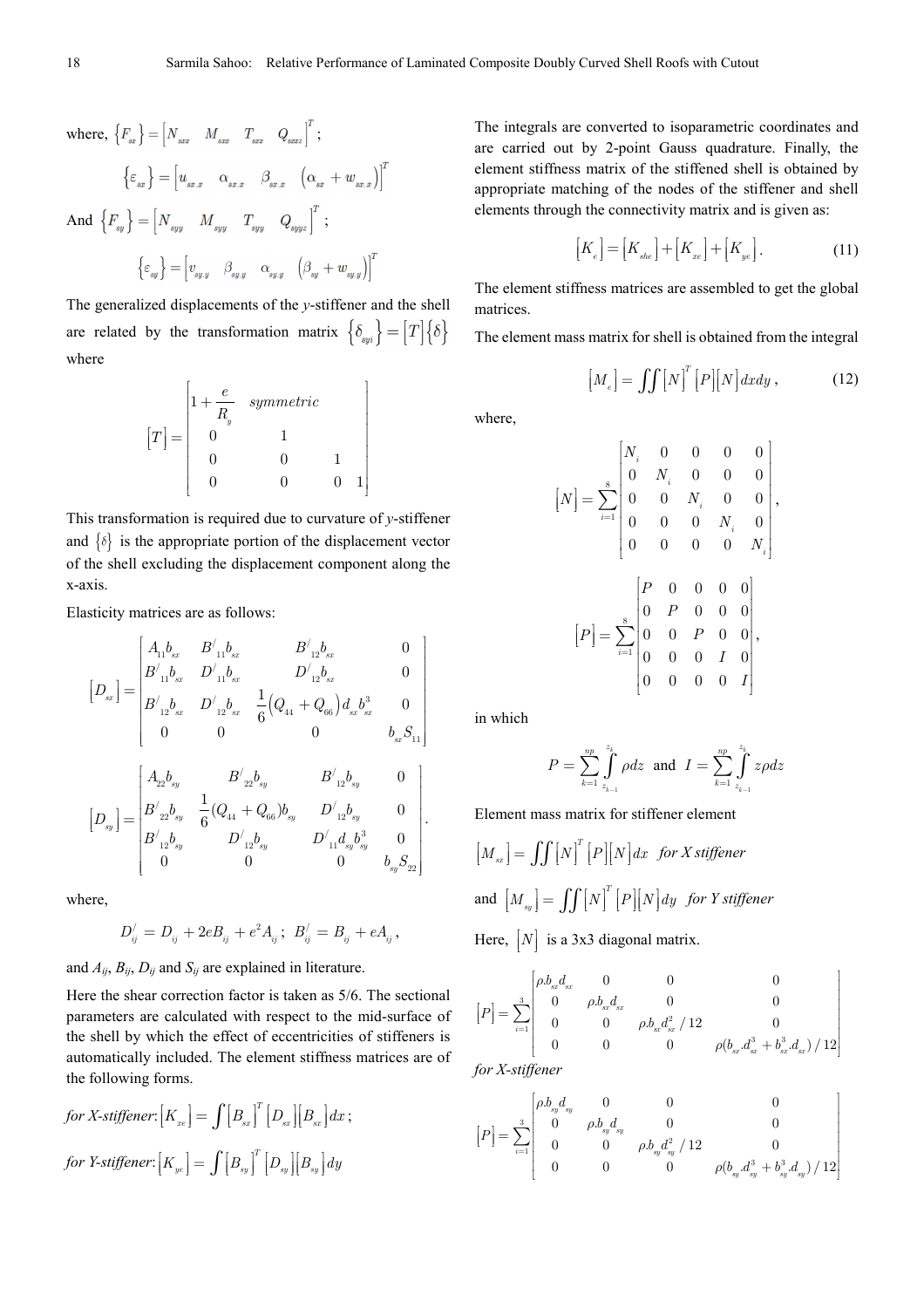#### *for Y-stiffener*

The mass matrix of the stiffened shell element is the sum of the matrices of the shell and the stiffeners matched at the appropriate nodes.

$$
\left[M_e\right] = \left[M_{_{she}}\right] + \left[M_{_{xe}}\right] + \left[M_{_{ye}}\right].\tag{13}
$$

The element mass matrices are assembled to get the global matrices.

The code developed can take the position and size of cutout as input. The program is capable of generating non uniform finite element mesh all over the shell surface. So the element size is gradually decreased near the cutout margins.

The free vibration analysis involves determination of natural

frequencies from the condition

$$
\left| \left[ K \right] - \omega^2 \left[ M \right] \right| = 0 \tag{14}
$$

This is a generalized eigen value problem and is solved by the subspace iteration algorithm.

#### **3. Results and Discussion**

The validity of the present approach is checked through solution of benchmark problems. It is evident from Table 1 that the present results agree with those of Chakravorty et al. [11] and the fact that the cutouts are properly modeled in the present formulation is thus established.

|      | Corner point supported  |                      | <b>Simply supported</b> |                      | <b>Clamped</b>          |                      |
|------|-------------------------|----------------------|-------------------------|----------------------|-------------------------|----------------------|
| a'/a | Chakravorty et al. [11] | <b>Present model</b> | Chakravorty et al. [11] | <b>Present model</b> | Chakravorty et al. [11] | <b>Present model</b> |
| 0.0  | 23.863                  | 23.494               | 75.450                  | 74.892               | 124.736                 | 123.306              |
| 0.1  | 23.554                  | 23.872               | 75.098                  | 75.278               | 123.811                 | 123.987              |
| 0.2  | 23.746                  | 23.485               | 73.668                  | 73.324               | 122,074                 | 120.588              |
| 0.3  | 23.510                  | 23.768               | 69.979                  | 69.763               | 120.515                 | 119.101              |
| 0.4  | 23.205                  | 23.101               | 61.824                  | 61.524               | 116.924                 | 115.924              |

**Table 1.** Non-dimensional fundamental frequencies ( $\omega$ ) for laminated composite conoidal shell with cutout.

*a*/*b*=1, *a*/*h*=100, *a / /b/* =1, *a*/*hh*=2.5, *hl*/*hh*=0.25

Numerical results are then obtained for several doubly curved shells with 0/90/0/90 and +45/-45/+45/-45 laminations by varying boundary constraints, cutout size and position. The shell thickness h is taken to be constant in all cases and lamina properties taken are:  $E_{11}/E_{22} = 25$ ,  $G_{23} =$ 0.2 $E_{22}$ ,  $G_{13} = G_{12} = 0.5E_{22}$ ,  $v_{12} = v_{21} = 0.25$ . Tables 2 and 3 contains the results of non-dimensional frequency [ *ω*  $=\omega a^2 \left(\rho / E_{22} h^2\right)^{1/2}$  ] of 0/90/0/90 and +45/-45/+45/-45 stiffened shells with cutouts. The cutouts are also taken to be

square in plan. The sizes of the concentric cutouts are varied from 0 to 0.4 and boundary conditions are varied along the four edges. The stiffeners, along the cutout periphery are extended up to the edge of the shell. It is seen that when a cutout is introduced to a stiffened shell the fundamental frequencies increases. The increase in frequency may be explained by the fact that when a cutout is introduced to an un-punctured surface the number of stiffeners increases from two to four in the present study. When the cutout size is further increased the number and dimensions of the stiffeners do not change, but the shell surface undergoes loss of both mass and stiffness. As the cutout grows in size the loss of mass is more significant than that of stiffness, and hence the frequency increases. But, for some angle ply shells with further increase in the size of the cutout, the loss of stiffness gradually becomes more important than that of mass, resulting in decrease in fundamental frequency. This leads to the engineering conclusion that cutouts with stiffened margins may always safely be provided on shell surfaces for functional requirements. This behavior is similar in all the shells. However, frequency varies depending on the boundary condition. Frequency is the maximum for clamped one and minimum for corner point supports while it is intermediate in case of simply supported one. Also the frequencies are dependent on the lamination schemes whether cross ply or angle ply. In general cross ply shells have lower frequencies compared to angle ply ones and the behavioral pattern is similar for all types of doubly curved shells. For angle ply shells, elliptic paraboloid geometry has got the maximum frequency followed by conoids and hyperbolic paraboloids in case of un-punctured shells, but the situation changes when the shell gets punctured. The situation gets more complicated in case of cross ply shells due to introduction of cutout.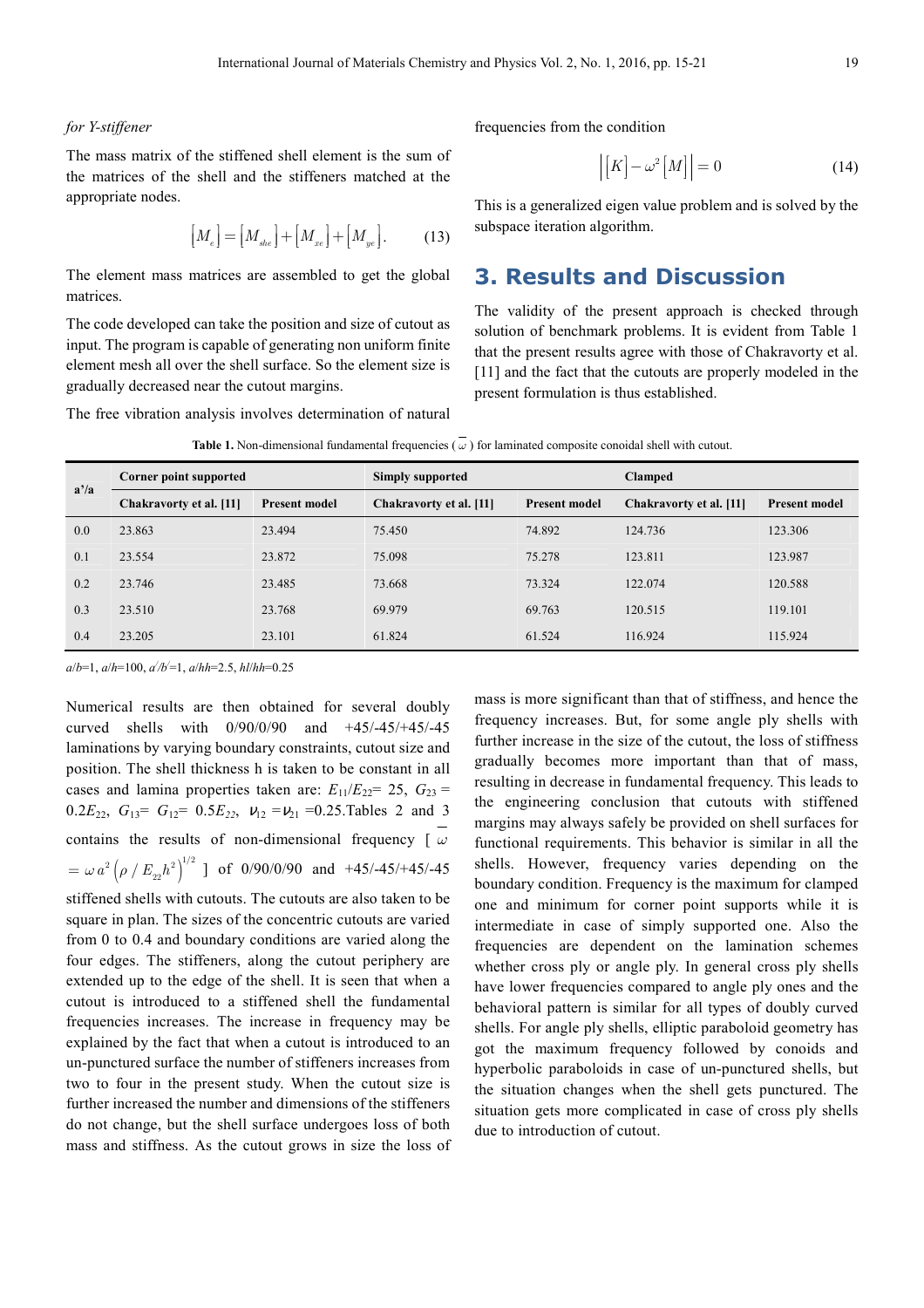| <b>Shell Type</b>     | <b>Boundary conditions</b> | Cutout size ( $a^2/a$ ) |        |        |        |        |  |
|-----------------------|----------------------------|-------------------------|--------|--------|--------|--------|--|
|                       |                            | $\mathbf{0}$            | 0.1    | 0.2    | 0.3    | 0.4    |  |
|                       | Clamped                    | 105.76                  | 118.91 | 124.38 | 127.47 | 124.49 |  |
| Conoid                | Simply supported           | 54.77                   | 56.67  | 59.27  | 62.36  | 65.21  |  |
|                       | Corner Point supported     | 21.18                   | 21.68  | 22.61  | 24.23  | 25.53  |  |
|                       | Clamped                    | 103.94                  | 118.21 | 142.85 | 155.42 | 157.23 |  |
| Hyperbolic Paraboloid | Simply supported           | 66.21                   | 68.82  | 88.25  | 97.8   | 96.83  |  |
|                       | Corner Point supported     | 28.56                   | 33.64  | 40.85  | 49.17  | 57.67  |  |
|                       | Clamped                    | 139.71                  | 119.13 | 133.82 | 152.26 | 152.99 |  |
| Elliptic Paraboloid   | Simply supported           | 66.29                   | 72.77  | 76.75  | 80.43  | 84.75  |  |
|                       | Corner Point supported     | 35.65                   | 38.04  | 40.62  | 43.15  | 42.99  |  |

**Table 2.** Non-dimensional Fundamental Frequencies ( $\omega$ ) for laminated composite (0/90/0/90) stiffened shell for different sizes of the central square cutout and different boundary conditions.

 $a/b=1$ ,  $a/h=100$ ,  $a'/b' =1$ ,  $E_{11}/E_{22}= 25$ ,  $G_{23}= 0.2E_{22}$ ,  $G_{13}= G_{12}= 0.5E_{22}$ ,  $v_{12}=v_{21}=0.25$ .

**Table 3.** Non-dimensional Fundamental Frequencies ( *ω* ) for laminated composite (+45/-45/+45/-45) stiffened shell for different sizes of the central square cutout and different boundary conditions.

| <b>Shell Type</b>     | <b>Boundary conditions</b> | Cutout size ( $a^2/a$ ) |         |         |          |          |  |
|-----------------------|----------------------------|-------------------------|---------|---------|----------|----------|--|
|                       |                            | $\bf{0}$                | 0.1     | 0.2     | 0.3      | 0.4      |  |
|                       | Clamped                    | 137.5363                | 149.748 | 156.932 | 154.6134 | 147.0345 |  |
| Conoid                | Simply supported           | 89.8159                 | 91.6626 | 94.3912 | 89.284   | 83.3021  |  |
|                       | Corner Point supported     | 26.4022                 | 26.8267 | 27.3666 | 28.542   | 30.1836  |  |
|                       | Clamped                    | 101.36                  | 119.09  | 123.64  | 126.15   | 129.41   |  |
| Hyperbolic Paraboloid | Simply supported           | 73.24                   | 90.05   | 96.76   | 99.26    | 99.61    |  |
|                       | Corner Point supported     | 36.17                   | 42.04   | 49.86   | 59.38    | 61.29    |  |
|                       | Clamped                    | 143.55                  | 156.08  | 165.22  | 166.77   | 157.25   |  |
| Elliptic Paraboloid   | Simply supported           | 96.82                   | 106.74  | 109.73  | 112.61   | 114.3    |  |
|                       | Corner Point supported     | 32.82                   | 35.56   | 38.02   | 41.03    | 42.2     |  |

 $a/b=1$ ,  $a/h=100$ ,  $a'/b' =1$ ,  $E_{11}/E_{22}= 25$ ,  $G_{23}= 0.2E_{22}$ ,  $G_{13}= G_{12}= 0.5E_{22}$ ,  $v_{12}=v_{21}=0.25$ .

### **4. Conclusions**

The present approach produces results in close agreement with those of the benchmark problems and the finite element code used here is suitable for analyzing free vibration problems of stiffened doubly curved roof panels with cutouts. The present study reveals that cutouts with stiffened margins may always safely be provided on shell surfaces for functional requirements. The arrangement of boundary constraints along the four edges is important so far the free vibration is concerned. The relative free vibration performances of doubly curved shells for different combinations of edge conditions along the four sides are expected to be very useful in decision-making for practicing engineers. The information regarding the behavior of stiffened shells with a wide spectrum of boundary conditions for cross ply and angle ply shells may also be used as design aids for structural engineers.

### **References**

[1] Hadid H.A., An analytical and experimental investigation into the bending theory of elastic conoidal shells, PhD Dissertation, University of Southampton, 1964.

- [2] Brebbia C., and Hadid H., Analysis of plates and shells using rectangular curved elements, CE/5/71 Civil engineering department, University of Southampton, 1971.
- [3] Choi C.K., A conoidal shell analysis by modified isoparametric element, Computers and Structures, 1984; 18 (5): 921-924.
- [4] Ghosh B., and Bandyopadhyay J.N., Bending analysis of conoidal shells using curved quadratic isoparametric element, Computers and Structures, 1989; 33(3): 717-728.
- [5] Ghosh B., and Bandyopadhyay J.N., Approximate bending analysis of conoidal shells using the Galerkin Methods, Computers and Structures, 1990; 36(5): 801-805.
- [6] Dey A., Bandyopadhyay J.N., and Sinha P.K., Finite element analysis of laminated composite conoidal shell structures, Computers and Structures, 1992; 43(30): 469-476.
- [7] Das A.K., and Bandyopadhyay J.N., Theoretical and experimental studies on conoidal shells, Computers and Structures, 1993; 49(3): 531-536.
- [8] Chakravorty D., Bandyopadhyay J.N., and Sinha P.K., Free vibration analysis of point supported laminated composite doubly curved shells-A finite element approach, Computers and Structures, 1995; 54(2): 191-198.
- [9] Chakravorty D., Bandyopadhyay J.N., and Sinha P.K., Finite element free vibration analysis of point supported laminated composite cylindrical shells, Journal of Sound and Vibration, 1995; 181(1): 43-52.